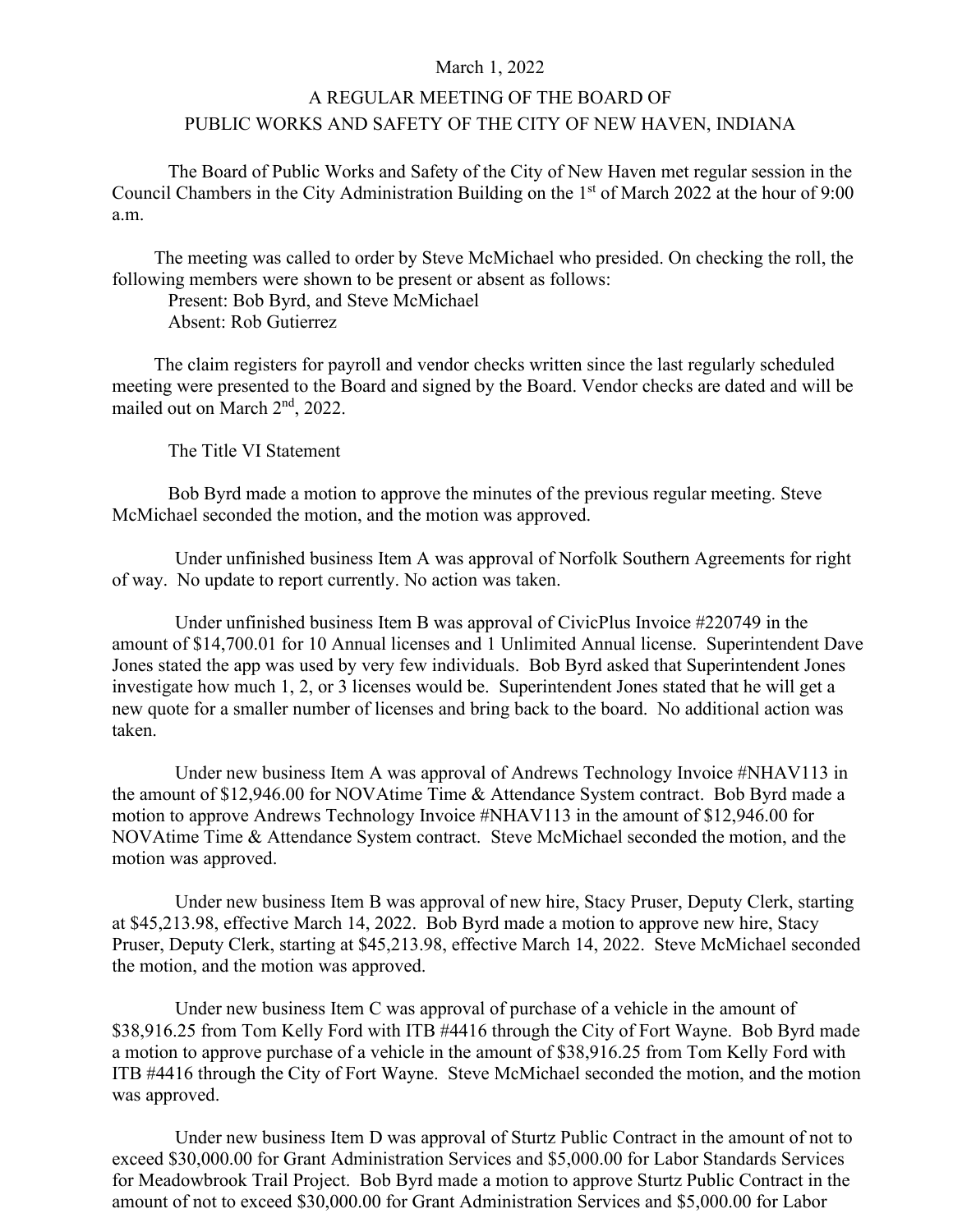Standards Services for Meadowbrook Trail Project. Steve McMichael seconded the motion, and the motion was approved.

Under new business Item E was approval of INDOT Change Order #5 in the amount of \$39,132.42 for Railroad at grade items for removal and signal work for Landin Road Project Phase I (Des #1901812). Bob Byrd made a motion to approve INDOT Change Order #5 in the amount of \$39,132.42 for Railroad at grade items for removal and signal work for Landin Road Project Phase I (Des #1901812). Steve McMichael seconded the motion, and the motion was approved.

Under new business Item F was Notice of Award for Woodmere Drive Reconstruction Project (CC-2021-01). The following bids were:

| Brooks Construction Company, Inc. | API Construction Corp. |
|-----------------------------------|------------------------|
| base \$1,286,969.00               | \$1,134,200.00         |
| Alt #1 $$220,895.00$              | \$252,895.00           |
| Alt #2 \$ 107,970.00              | \$120,700.00           |
| \$1,615,834.00                    | \$1,507,795.00         |

Bob Byrd made a motion to approve Notice of Award to API Construction Corp. for \$1,507,795.00. Steve McMichael seconded the motion, and the motion was approved.

Under new business Item G was approval of Contract Agreement for Woodmere Drive Reconstruction Project (CC-2021-01). Bob Byrd made a motion to approve the contract agreement for Woodmere Drive Reconstruction Project (CC-2021-01) with API. Steve McMichael seconded the motion, and the motion was approved.

Under new business Item H was approval of Notice to Proceed for Woodmere Drive Reconstruction Project (CC-2021-01). Bob Byrd made a motion to approve the Notice to Proceed for Woodmere Drive Reconstruction Project (CC-2021-01) with API. Steve McMichael seconded the motion, and the motion was approved.

Under new business Item I was approval of bids for Landin Road sidewalk project. The following bids were:

| Garcia Concrete Cons., Inc. API Construction Corp. |             | Brooks Construction Company, Inc. |
|----------------------------------------------------|-------------|-----------------------------------|
| \$38,110.00                                        | \$50,985.00 | \$85,924.00                       |

Bob Byrd made a motion to approve Garcia Concrete Cons., Inc in the amount of \$38,110.00 for the Landin Road sidewalk project. Steve McMichael seconded the motion, and the motion was approved.

Under new business Item J was the approval of increase of Trainfo estimate #1121. Bob Byrd made a motion to table Item J. Steve McMichael seconded the motion, and the motion was approved.

Under new business Item K was the approval of increase of Shambaugh estimate by \$11,039.00 for signs and work to go with Trainfo software. Bob Byrd made a motion to approve the increase of Shambaugh estimate by \$11,039.00 for signs and work to go with Trainfo software. Steve McMichael seconded the motion, and the motion was approved.

Under new business Item L was discussion about 3R Phase I property owner situation. The homeowner at 1003 Main Street wrote to the board about recently purchasing the home and unaware of the 3R lateral program. The homeowner asked for relief from the penalty amount (\$52.65/month) till they could find someone to fix it. Bob Byrd made a motion to approve relief from the penalty